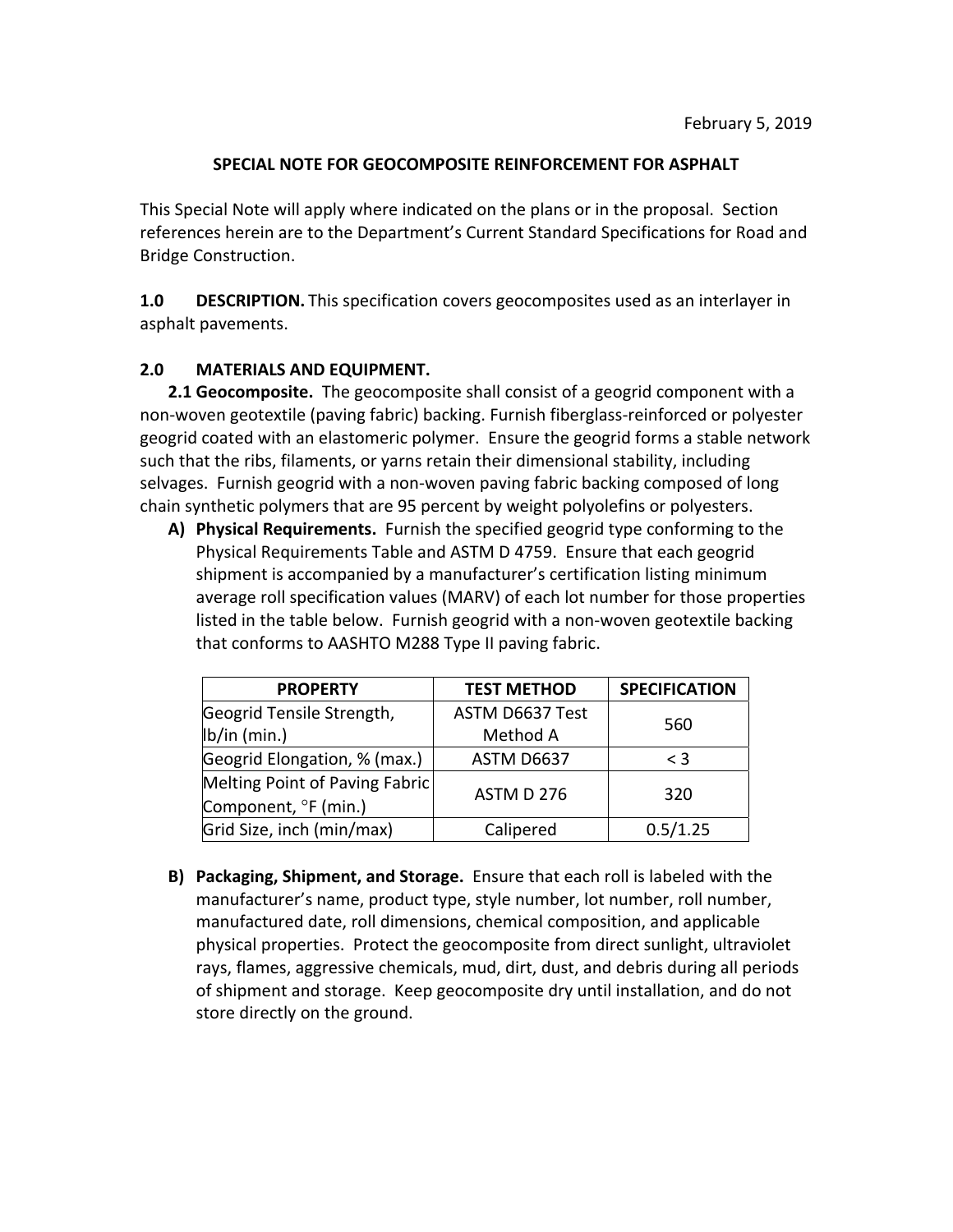## **2.2 Asphalt Distributor. Conform to 406.02.05.**

**2.3 Rolling Equipment.** Use pneumatic‐tired rollers that weigh at least 12 tons and have 7 to 9 tires capable of inflation pressures up to 125 psi. Maintain an inflation pressure in all tires within  $\pm$  5 psi of the manufacturer's recommended pressure. Arrange the tires so that the gap between the tires of the front axle is covered by the tires of the rear axle. Mount wheels to provide equal contact pressure under each wheel. Use a tire tread that is satisfactory to the Engineer. Maintain tire size and inflation pressure such that the contact pressure is at least 80 psi.

## **3.0 CONSTRUCTION.**

**3.1 Geocomposite Representative.** Ensure that a representative of the geocomposite manufacturer is on the project when work begins, and remains on call as the project progresses, to advise the Engineer.

**3.2 Weather Restrictions.** Do not place the geocomposite when weather conditions, in the opinion of the Engineer, are not suitable. Ensure the air and pavement temperatures are sufficient to allow the tack coat to hold the geocomposite in place. Specifically, ensure the temperature is at least 50  $\degree$ F and rising.

**3.3 Surface Preparation.** Perform any needed base repairs and repair all potholes, cracks greater the 1/4 inch, and any badly damaged or rough pavement, which may require milling or placement of leveling, course. Ensure the surface is dry, clean, dust‐ free, and between 40 and 140  $\degree$ F. Unless the geocomposite is precoated with an adhesive, apply tack according to the manufacturer's recommendations. This tack coat will not be measured for payment and will be considered incidental to the geocomposite. Distributor truck must be calibrated to supply the tack at the manufacturer's recommended rate before the job begins and this calibration is to be witnessed by the representative of the geocomposite manufacturer on the project. No work to install the geocomposite shall take place unless a representative from the geocomposite manufacture is on site.

**3.4 Geocomposite Placement.** Place the geocomposite while the tack coat is still tacky/broken. Keep the material flat and wrinkle free throughout the installation. Roll the geocomposite until the adhesive is activated or the geocomposite is seated in the tack coat. Clean the roller with an asphalt release agent. Brooming may be required. On sharp curves, cut the edges and fold the geocomposite over in the direction of the placement of the asphalt overlay. Overlap side joints by one to 2 inches. Overlap all end-of-roll joints by 3 to 6 inches. Ensure that the overlaps are shingled in the direction of paving.

**3.5 Asphalt Placement.** Place the asphalt overlay at a minimum 2‐inch compacted thickness. Pave over the geocomposite on the same day of its placement. Except for paving equipment and vehicles, allow no traffic on the grid. Do not place tack coat on top of the interlayer grid.

**3.6 Geocomposite Repair.** Repair any visible distress that occurs due to movement of the geocomposite immediately after rolling. For small areas, remove the asphalt